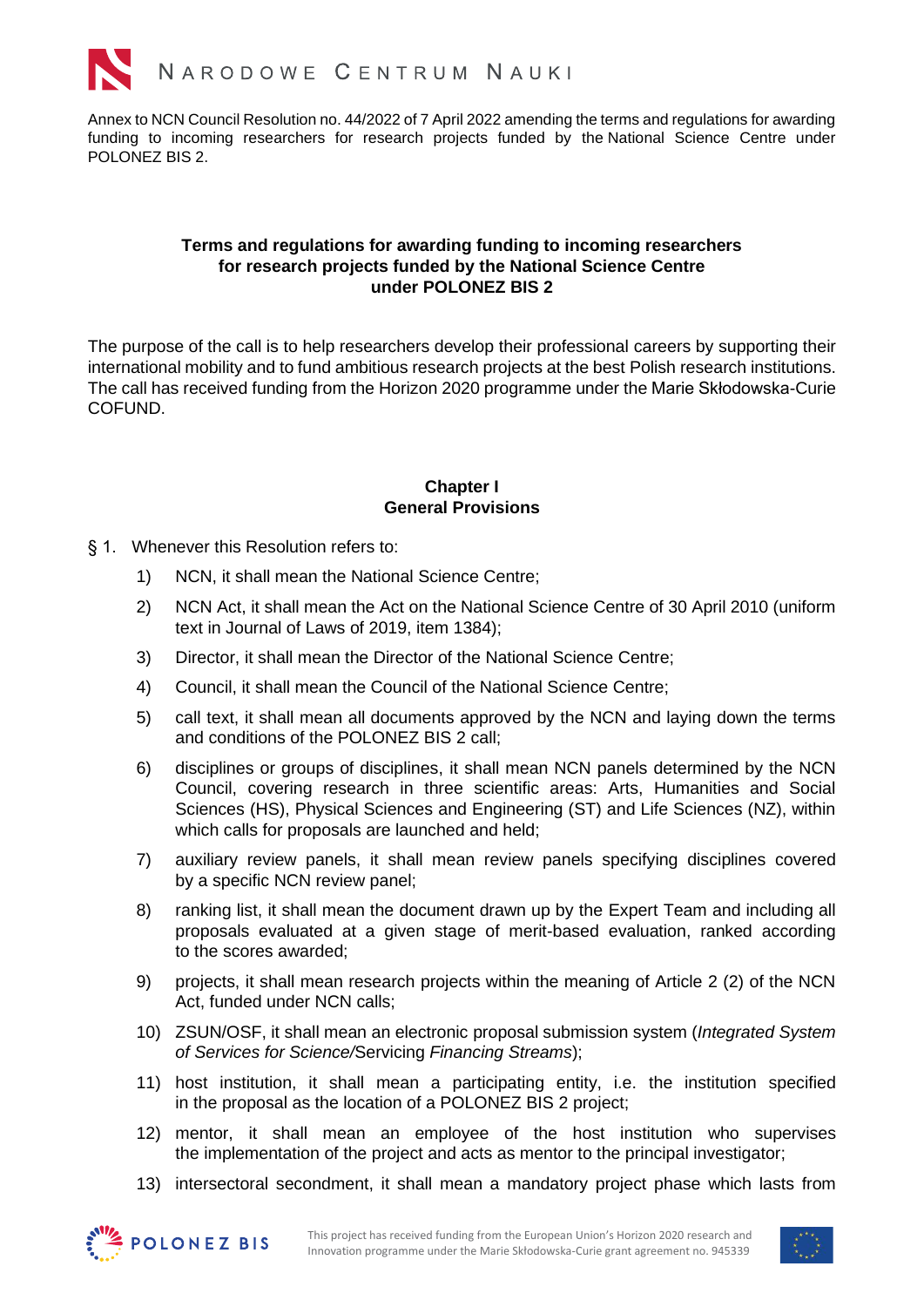2 weeks to 1 month, during which the applicants shall carry out their professional goals described in the proposal outside of the host institution, in an organisation of their choice located in Poland or in any EU Member State or Associated Country. An intersectoral secondment outside the host institution's location shall be deemed a business trip. The intersectoral secondment institution shall be chosen subject to the following terms and conditions:

- a) the first type of eligible secondment institutions includes public or private higher education institutions awarding academic degrees and public non-profit research organisations for whom one of the main objectives is to pursue research or technological development,
- b) the second type of eligible secondment institutions covers all other entities, which can employ researchers, e.g. enterprises, hospitals, government institutions, cultural institutions, non-governmental organisations such as foundations, associations or other legal entities,
- c) applicants who carry out their research projects in an institution listed in point a) must complete their intersectoral secondment in an institution listed in point b), whereas those who carry out their research projects in an institution listed in point b) must complete their secondment in an institution referred to in point a),
- d) an intersectoral secondment must not be completed in an institution that has previously employed the applicant;
- 14) applicant, it shall mean a natural person submitting a proposal under POLONEZ BIS 2 and named as principal investigator in the proposal;
- 15) refugee procedure, it shall mean time spent as part of a procedure for obtaining international protection (under the 1951 Geneva Convention and the 1967 Protocol), from the submission of the application in this regard until the date of the final decision granting the refugee status or other form of subsidiary protection. This period shall also include periods of appeal with the Refugee Council or appeal against the decision with the Administrative Court;
- 16) expert team, it shall mean the expert team selected by the Council in charge of evaluation of proposals submitted to the calls launched by the NCN or settlement of funds for research;
- 17) mentoring, it shall mean the support granted by a well-established researcher to, e.g., a PhD student or less experienced researcher, in terms of training, professional challenges and the next steps of their research career, in the decision-making process and finding solutions to work-related problems; mentoring shall also include facilitation of contacts with the local research community.



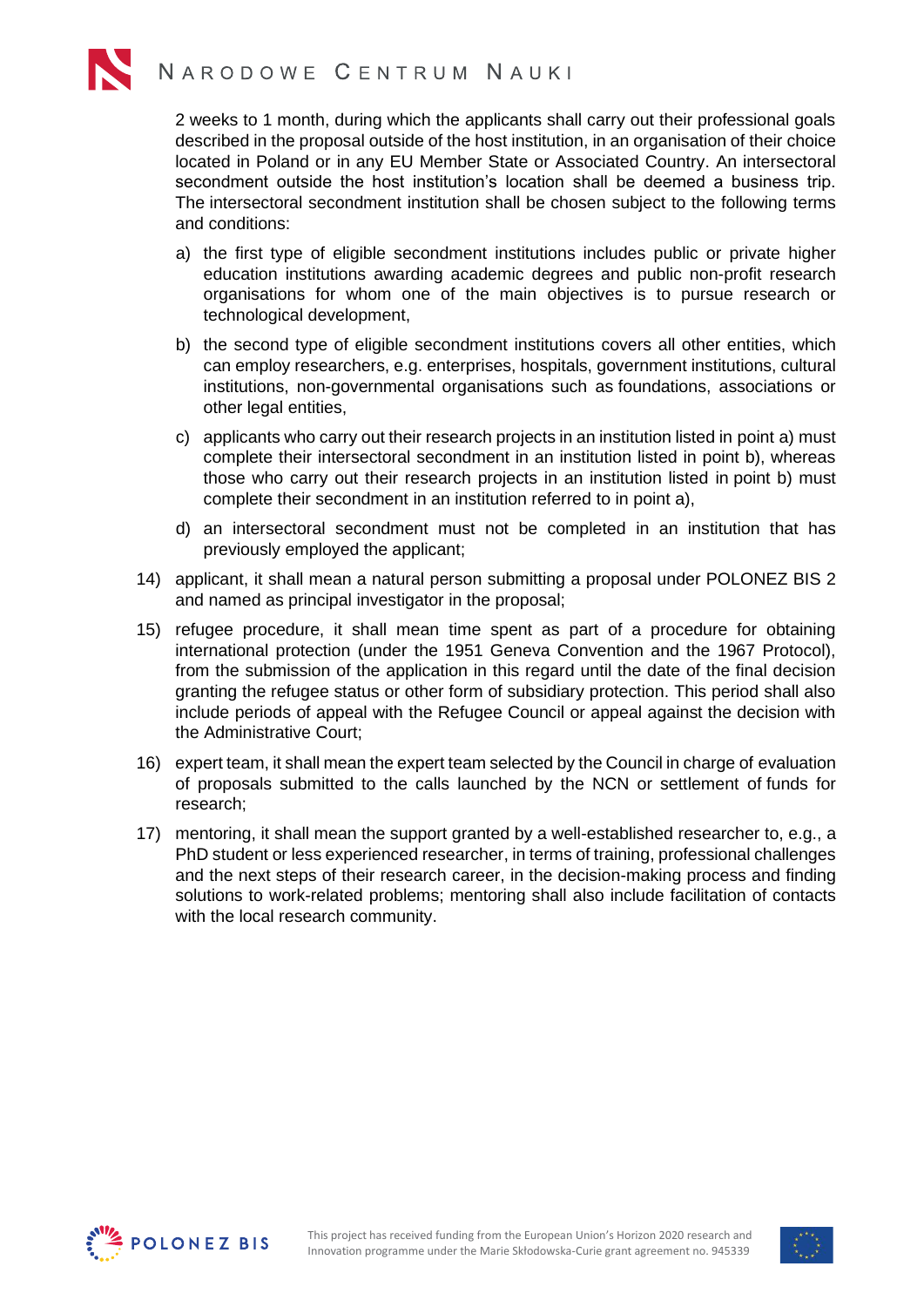# <span id="page-2-2"></span>**Chapter II Eligible Applicants and Host Institutions**

§ 2. Subject to [§ 3,](#page-2-0) the POLONEZ BIS 2 call is open to incoming researchers who hold a PhD degree or have at least 4 years of full-time research experience and are planning to conduct their research projects at an institution located in Poland.

- <span id="page-2-0"></span>§ 3. The researchers shall be considered **ineligible** if:
	- 1) they have lived, been employed<sup>1</sup> or studied<sup>2</sup> in Poland for more than 12 months in total in the 3 years immediately before the date of the call launch (15 March 2022). The 12-month period shall exclude:
		- short holidays,
		- time of mandatory military service,
		- time spent as part of a procedure for obtaining refugee status,
		- time spent in Poland, beginning on or after 24 February, in the case of persons defined in the Council Implementing Decision (EU) 2022/382 of 4 March 2022 establishing the existence of a mass influx of displaced persons from Ukraine within the meaning of Article 5 of Directive 2001/55/EC, and having the effect of introducing temporary protection;
	- 2) they were funded as POLONEZ or POLONEZ BIS fellows in any of the previous calls;
	- 3) within 3 years prior to the call launch, they have held the role of principal investigator<sup>3</sup> in a research project carried out at a Polish institution, including projects funded by the NCN;
	- 4) they have had the role of principal investigator in any other proposal submitted to the NCN in an answer to the call launched on 15 March 2022 (including POLONEZ BIS 2) or in a proposal for which a funding decision was issued and remains in legal force or in any proposal under evaluation or under appeal;
	- 5) they represent the host institution.

§ 4. The host institutions shall be considered eligible if they are specified in Article 27 (1) (1) (3)-(7) and (1) (1) (9) of the NCN Act<sup>4</sup> and are located in Poland, subject to [§ 5](#page-2-1) and [§ 6.](#page-3-0)

- <span id="page-2-1"></span>§ 5. The host institutions shall be considered **ineligible** if:
	- 1) they granted the applicant the PhD degree, unless since the PhD award the applicant has completed a documented post-doctoral fellowship(s) outside Poland, lasting a total of at least 3 years, including at least one fellowship lasting an uninterrupted period of 12 months;
	- 2) they employed<sup>[1](#page-2-2)</sup> the applicant within 3 years before the proposal submission deadline (15 June 2022);

<sup>4</sup> A host institution may include a university, federation of science and HE entity; research institute of the Polish Academy of Sciences, research institute, international research institute, Łukasiewicz Centre, institute operating within the Łukasiewicz Research Network, Polish Academy of Arts and Sciences, other entity not listed above mainly involved in research independently on a continuous basis, scientific and industrial centre, research centre of the Polish Academy of Sciences, scientific library, company operating as R&D centre within the meaning of the Act on certain forms of support for innovative activities of 30 May 2008, legal entity established with registered office in Poland, company conducting research in another organisational form than laid down below.





<sup>1</sup> Employment in Poland shall mean employment at an institution located in Poland, pursuant to the Polish Labour Law under an employment contract, regardless of the working time.

<sup>&</sup>lt;sup>2</sup> Studying in Poland shall mean having the status of a student of first or second-cycle degree programme or uniform Master's studies at universities in Poland or status of a participant in PhD programmes pursuant to the Act on Higher Education of 27 July 2005 or PhD student at doctoral schools pursuant to the Act on Higher Education and Science of 20 July 2018.

<sup>&</sup>lt;sup>3</sup> Holding the role of the PI refers to the period from the date of concluding a funding agreement for a project until the day of submitting the final report on the completion of the research project.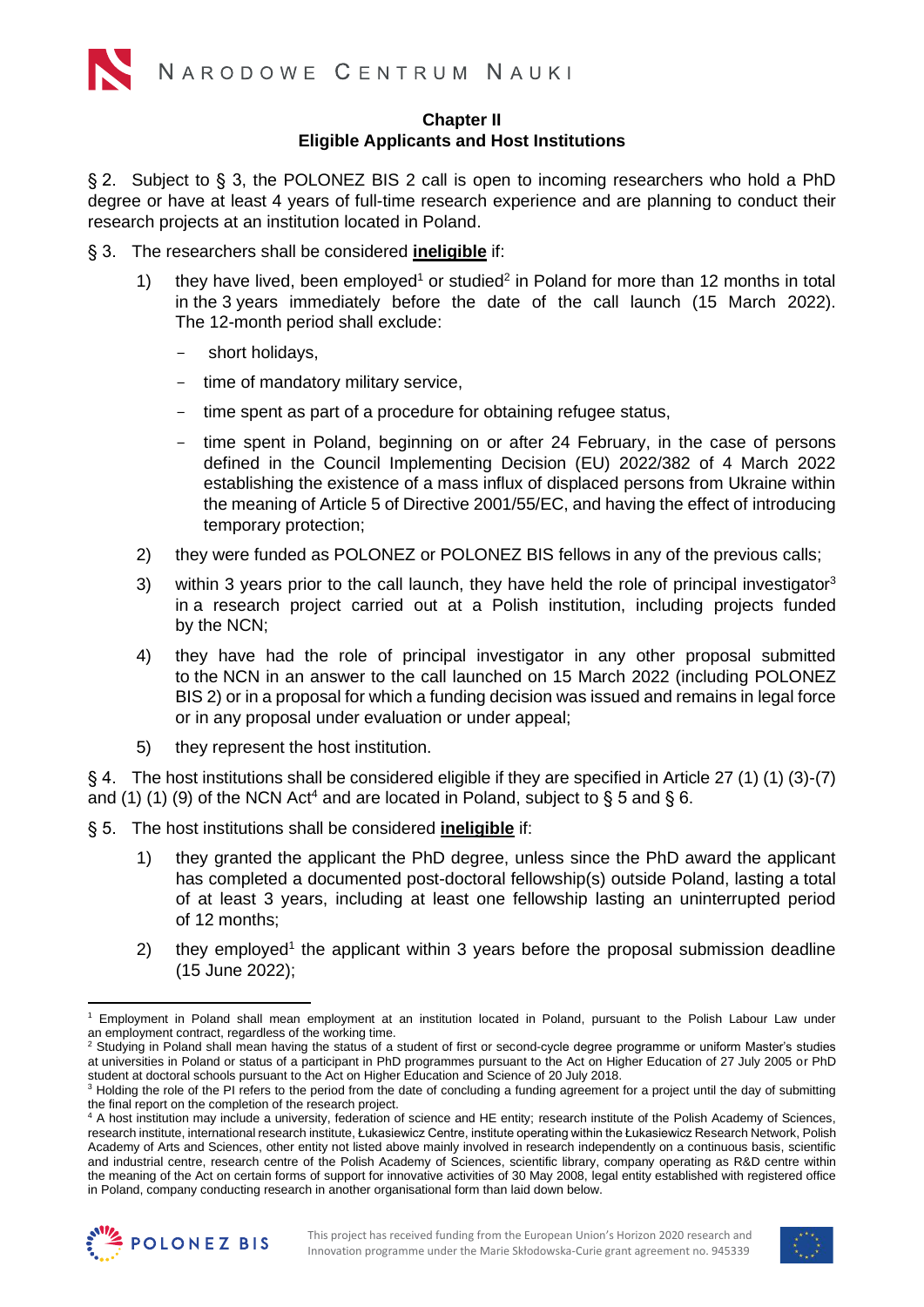

- 3) they constitute a group of entities;
- 4) they are under receivership, in liquidation or subject to bankruptcy proceedings.

The period referred to in 5 (2) above shall exclude the period of employment of the applicant in the host institution beginning on or after 24 February 2022, if the applicant arrived in Poland on or after 24 February 2022 as a result of the military aggression of Russia against Ukraine.

<span id="page-3-0"></span>§ 6. Project funding may constitute state aid to the host institution and may be granted pursuant to the Regulation of the Minister of Science and Higher Education issued on the basis of Article 37 (2) of the NCN Act.

# **Chapter III Terms of Entry**

- § 7. The following proposals may be submitted to the call:
	- 1) to carry out research that neither is nor was funded by the NCN or from any other sources;
	- 2) which comprise basic research laid down in Article 2 (1) of the NCN Act in any of the academic disciplines defined in the NCN panels adopted by the NCN Council;
	- 3) which cover a research project planned for a period of 24 months;
	- 4) for projects that start on the first day of the calendar month: 1 March or 1 April 2023, and in the case of projects carried out in a host institution for which funding constitutes state aid: 1 April 2023; and
	- 5) which include the documents and information specified in [§ 15](#page-4-0) hereof.

§ 8. The host institution must employ the applicant for the entire project funding term pursuant to a full-time employment contract, exclusively for the implementation of project tasks and participation in the project-related training courses.

<span id="page-3-1"></span>§ 9. During the project funding term, the principal investigator must reside in Poland and be available to the host institution. This obligation does not apply to documented project-related business trips, as well as holidays, time off work and other excused absences from work regulated by generally applicable laws.

§ 10. During the project funding term, the principal investigator must not use any other sources of funding their arrival to or stay in Poland<sup>5</sup>.

§ 11. During the project funding term, the principal investigator must not be involved in international mobility activities, subject to [§ 9](#page-3-1)<sup>6</sup>.

§ 12. The mentor must have research experience sufficient to allow for adequate supervision of the project and mentoring of the principal investigator.

§ [1](#page-2-2)3. The host institution must employ<sup>1</sup> the mentor on the date of the call launch and throughout the entire project funding term, whereas the number of working hours should be sufficient to allow the mentor for adequate supervision of the project and mentoring of the principal investigator.

<sup>6</sup> Including actions financed by external funds, e.g. individual fellowships under the Marie Skłodowska-Curie Programme, NAWA's Bekker Programme, ERASMUS Plus, etc.





<sup>5</sup> For example individual fellowships under the Marie Skłodowska-Curie Programme, POLISH RETURNS Programme, Ulam Programme and other fellowships granted by the Polish National Agency for Academic Exchange (NAWA), Scholarship Programme of the Government of Poland for Young Scientists, etc.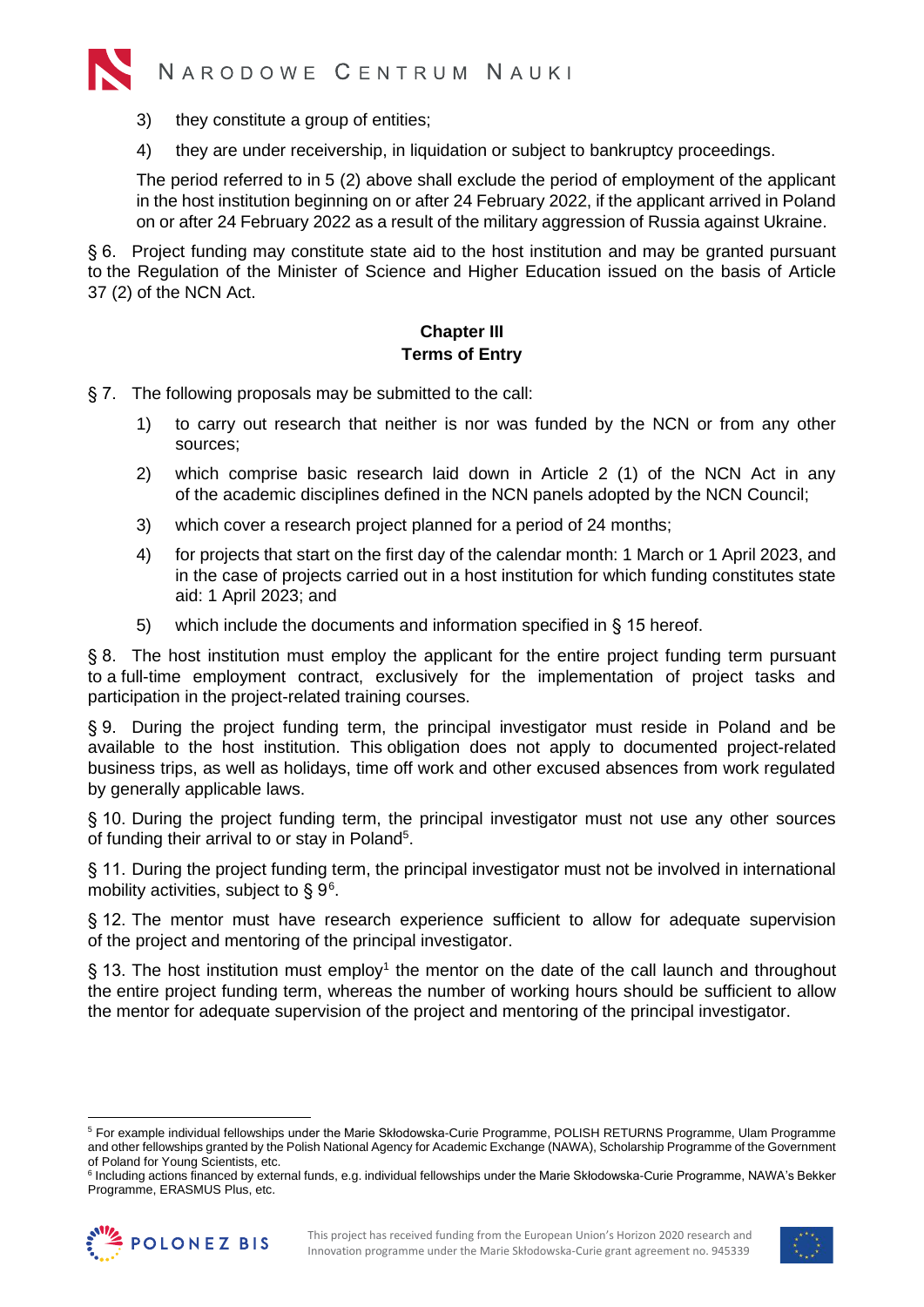# **Chapter IV Submission of Proposals**

§ 14. Proposals together with the required annexes must be submitted electronically via the ZSUN/OSF electronic submission system available at [https://osf.opi.org.pl,](https://osf.opi.org.pl/app/) between **15 March and 15 June 2022 before 4 p.m. Polish local time**.

<span id="page-4-0"></span>§ 15. Proposals submitted to the POLONEZ BIS 2 call must include information specified in the form available in the ZSUN/OSF proposal submission system; the template of which is published together with the call announcement, and must comprise:

- 1) the research project title (*in English*);
- 2) the project's abstract (*in English*);
- 3) the project's abstract for the general public (*1 page in English*);
- 4) research project descriptions:
	- a) short description (*up to 5 pages in English*),
	- b) detailed description (*up to 15 pages in English*).

Descriptions shall contain the scientific goal of the project, significance of the project, general concept and work plan, research methodology and project literature applicable to the subject of the project;

- 5) a work plan presenting the research tasks (*in English*);
- 6) information on the research team (*in English*), including:
	- a) information on the principal investigator, including:
		- academic and research career,
		- 1-10 most important papers published or accepted for publication (letter of acceptance required) in the proposal submission year or over a period of 10 years prior to the proposal submission year<sup>7</sup>, with 1-3 of them uploaded as PDF files;

<span id="page-4-1"></span>for research in art, 1-10 of the most important papers published or accepted for publication (letter of acceptance required) or artistic achievements and achievements in research in art in the proposal submission year or over a period of 10 years prior to the proposal submission year<sup>[7](#page-4-1)</sup>. If one or more papers are listed, 1-3 of them should be uploaded as PDF files;

- information on previous research projects or other funding awarded under NCN calls in the proposal submission year or within 10 years prior to the proposal submission year<sup>[7](#page-4-1)</sup>, in which the applicant acted as the principal investigator;
- <span id="page-4-2"></span>- information on previous research projects funded under other national or international calls<sup>8</sup> in the proposal submission year or within 10 years prior to the proposal submission year<sup>7</sup>[,](#page-4-1) in which the applicant acted as the principal

<sup>&</sup>lt;sup>8</sup> Acting as a principal investigator also means managing/coordinating the work of a research group in international research projects or programmes.





<sup>&</sup>lt;sup>7</sup> The 10-year period can be extended by continuous long-term documented career breaks (over 90 days) related to: 1) sickness benefits or physiotherapy benefits on account of being unfit for work, 2) mandatory military service, 3) employment outside the academic sector, 4) time spent as part of a procedure for obtaining refugee status, 5) stay in Poland, beginning on or after 24 February 2022, in the case of persons defined in the Council Implementing Decision (EU) 2022/382 of 4 March 2022 establishing the existence of a mass influx of displaced persons from Ukraine within the meaning of Article 5 of Directive 2001/55/EC, and having the effect of introducing temporary protection. Overlapping career break periods caused by coexisting reasons may be included in the extension period only once. The 10 year period may be additionally extended by the number of months of child care leave granted pursuant to the Labour Code and in the case of women, by 18 months for every child born or adopted, whichever option is more advantageous.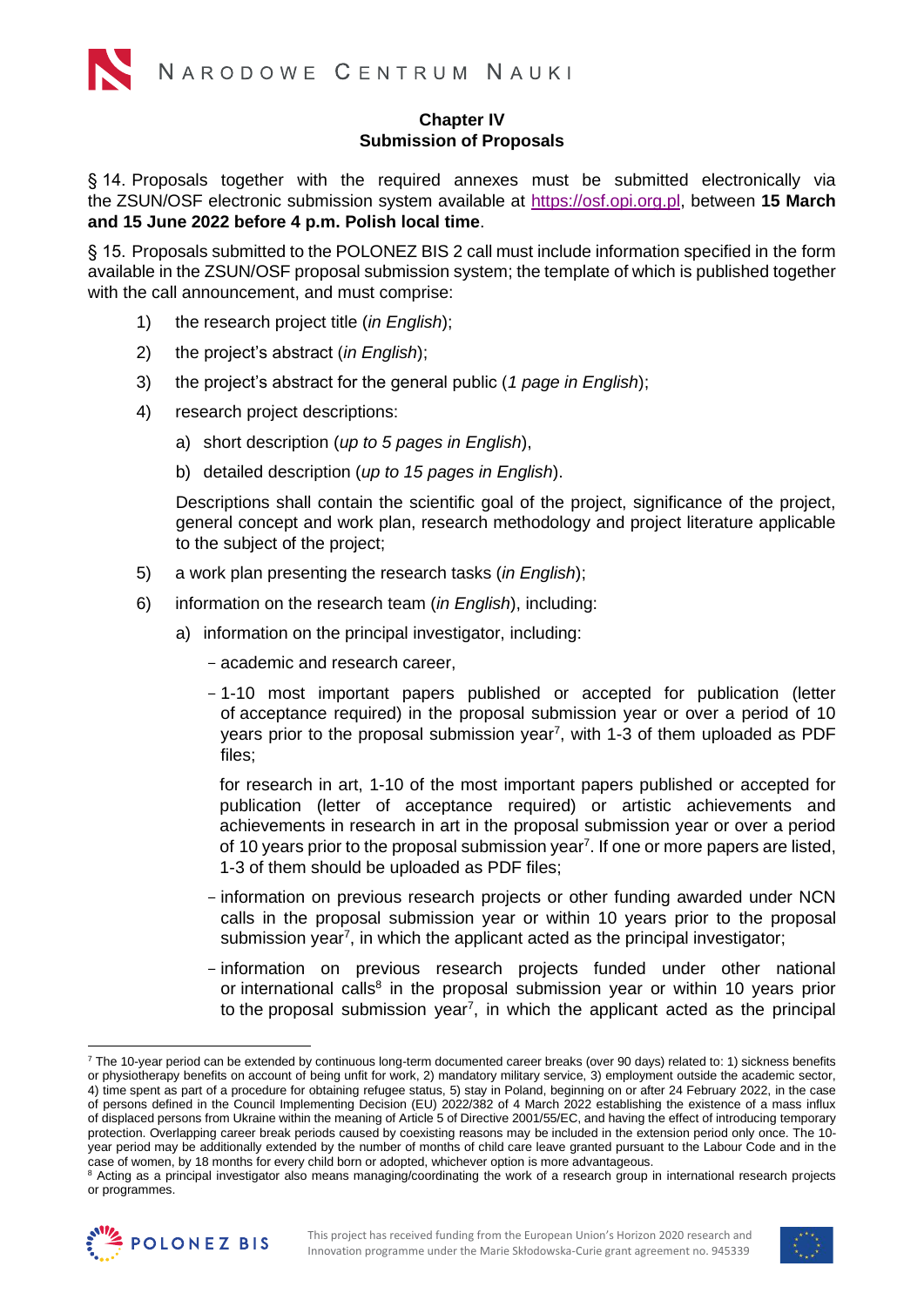investigator (*up to 5 projects*),

- description of the most important research achievement,
- research experience gained in Poland or abroad,
- <span id="page-5-0"></span>- the most important national or international distinctions for research and/or other activity in research and/or art,
- b) information on the mentor, including:
	- their academic and research track record,
	- 1 to 10 of the most important papers published or accepted for publication (letter of acceptance required) in the proposal submission year or over a period of 10 years prior to the proposal submission year<sup>9</sup>.
	- For research in art, 1 to 10 most important papers published or accepted for publication (letter of acceptance required) or artistic achievements and achievements in research in art in the proposal submission year or over a period of 10 years prior to the proposal submission year<sup>[9](#page-5-0)</sup>,
	- information on previous research projects or other funding awarded under NCN calls in the proposal submission year or within 10 years prior to the proposal submission year<sup>[9](#page-5-0)</sup>, in which the mentor acted as the principal investigator,
	- information on previous research projects funded under other national or international calls<sup>[8](#page-4-2)</sup>, in the proposal submission year or within 10 years prior to the proposal submission year<sup>9</sup>[,](#page-5-0) in which the mentor acted as the principal investigator (*up to 5 projects*),
	- description of the most important research achievement,
	- research experience gained in Poland or abroad,
	- the most important national or international distinctions resulting from research and/or other activity in research and/or art,
	- experience in mentoring or supervising research;
- c) information on the required qualifications and scope of work of the members of the research team;
- 7) a copy of the principal investigator's PhD diploma or documents confirming that the principal investigator has at least 4 years of full-time research experience, the supporting documents should follow the requirements specified in the proposal. Persons defined in the Council Implementing Decision (EU) 2022/382 of 4 March 2022 establishing the existence of a mass influx of displaced persons from Ukraine within the meaning of Article 5 of Directive 2001/55/EC, and having the effect of introducing temporary protection, who do not have the above mentioned documents, may submit letters of recommendation to confirm the required experience;
- 8) documents confirming the principal investigator's compliance with the eligibility criteria laid down in the call text, drafted pursuant to **Annex 1** hereto;
- 9) a Preliminary Career Development Plan drafted pursuant to the template given in the proposal (*in English*);

<sup>&</sup>lt;sup>9</sup> The 10-year period can be extended by long-term (over 90 days) documented sickness benefits or physiotherapy benefits on account of being unfit for work. The 10-year period may be additionally extended by the number of months of child care leave granted pursuant to the Labour Code and in the case of women, by 18 months for every child born or adopted, whichever option is more advantageous.



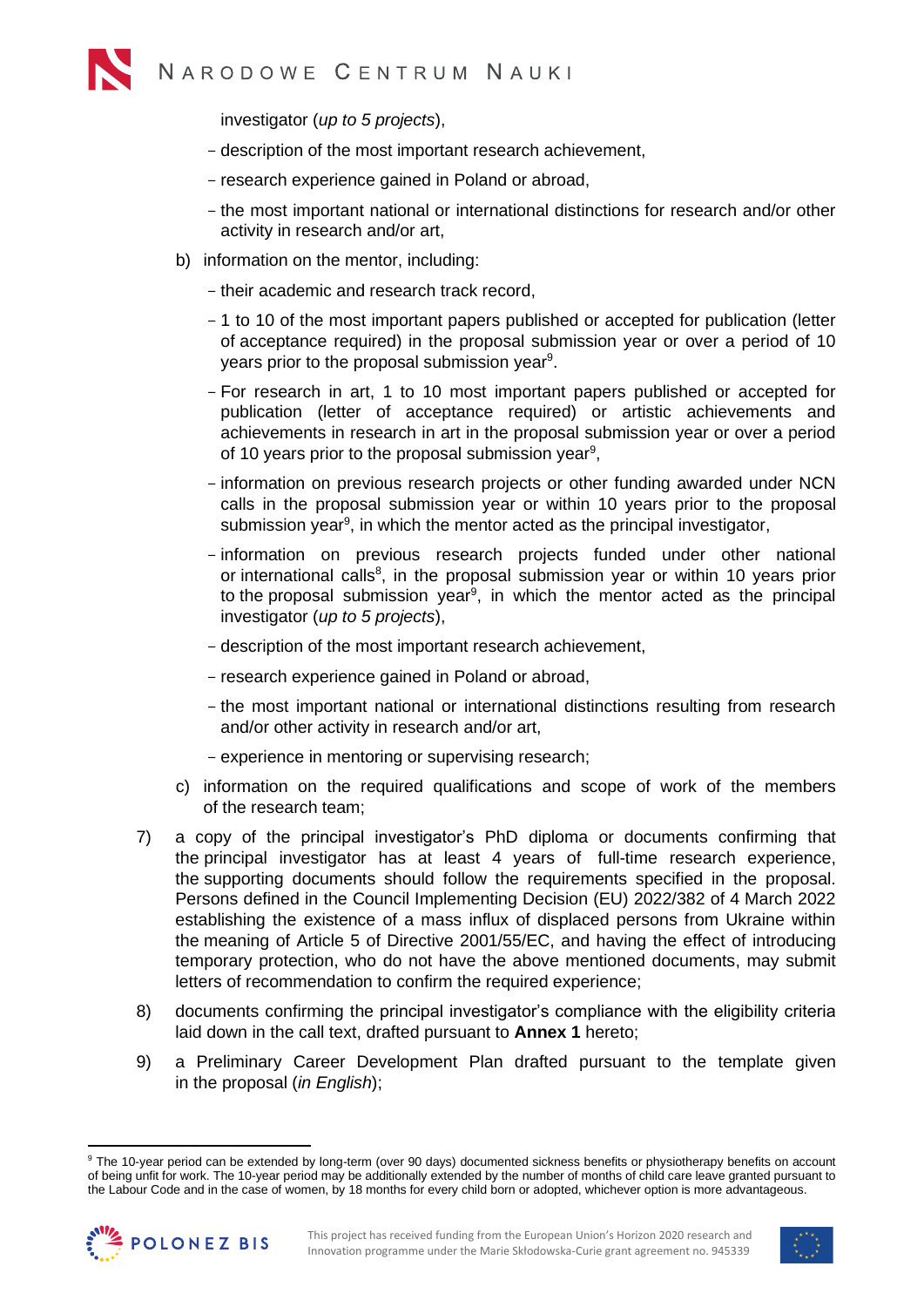- 10) Host Institution Capacity Form drafted pursuant to the template given in **Annex 2** hereto (*up to 5 pages, in English*);
- 11) research project budget drafted pursuant to the requirements specified in **Annex 3** hereto (*in English*);
- 12) in the case of research projects carried out in cooperation with partners from foreign research institutions, information on international cooperation as well as a description of the benefits that may result from such cooperation (*in English*);
- 13) information on the Data Management Plan concerning data generated or used in the course of the research project, as required by the proposal (*in English*);
- 14) information on the ethical aspects of the project, including any consents, opinions, permits and/or approvals necessary to carry out the project pursuant to generally applicable laws and best practices adopted for a specific academic discipline, as required by the proposal (*in English*);
- 15) in the case of research projects which include clinical trials with a medicinal product or a medical device, a detailed justification of the non-commercial nature of the trials (*in English*);
- 16) in the case of research projects covering research being performed or completed by the principal investigator, or with respect to which the principal investigator applies for funding under other NCN calls or from other sources, description of similar research tasks with reasons justifying the need to have them funded under the project (*in English*);
- 17) in the case of research projects to be carried out in host institutions that do not receive any institutional core funding for research, information on research carried out over the last 2 years, together with a list of publications and information on research equipment and other infrastructure crucial to research (*in English*);
- 18) administrative declarations by the principal investigator, as required by the proposal;
- 19) administrative declarations by the host institution, as required by the proposal, including the host institution's obligation to:
	- a) employ the principal investigator for the entire project funding term pursuant to a fulltime employment contract, exclusively for the implementation of project tasks and participation in the project-related training course, pursuant to the requirements specified in **Annex 3** hereto,
	- b) provide the principal investigator with the conditions necessary to carry out their research, including a laboratory/office space and research equipment necessary to complete the research,
	- c) provide administrative and financial support, including support related to the principal investigator's arrival and stay in Poland as well as employ (for at least 0.25 full time equivalent) an administrative officer to ensure administrative and financial project coordination,
	- d) support the principal investigator with regard to the required consents, opinions, permits and/or approvals if formal confirmation of compliance with the ethical standards is required before the start of the research task for which they are necessary,
	- e) allow the principal investigator to carry out an intersectoral secondment at the time and place of their choice;



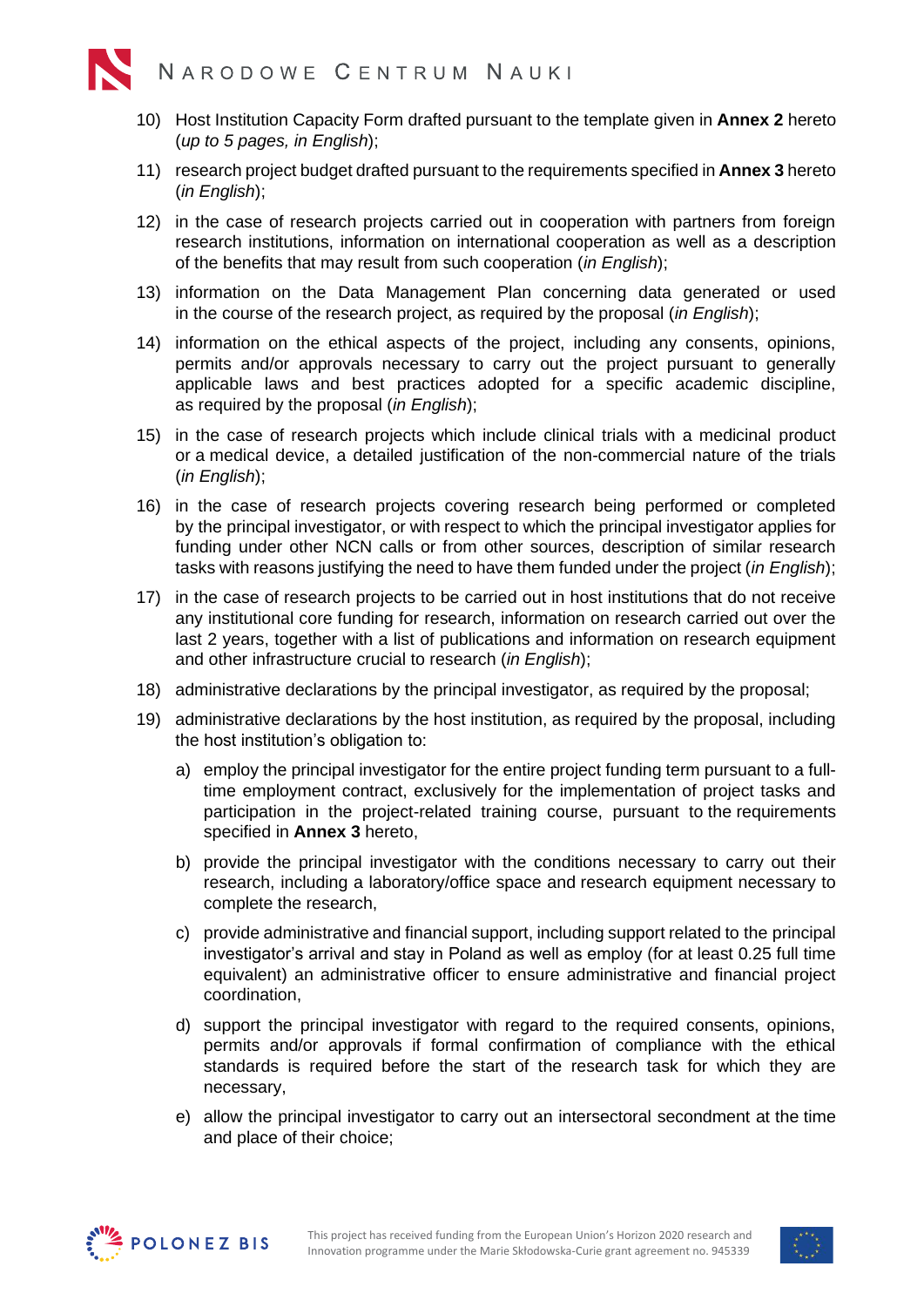

- 20) the mentor's declaration that they have read the project description and agree to supervise the project and mentor the principal investigator;
- 21) in the case of entities for which project funding will constitute state aid, a detailed breakdown of costs as well as other documents and declarations related to the request to receive state aid via the NCN, as required by the proposal (*in Polish*).

§ 16. Only complete proposals that meet all the requirements set forth in the call text shall be considered eligible under the call.

# **Chapter V Evaluation of Proposals**

- § 17. Proposals submitted to the call are subject to an eligibility check and merit-based evaluation.
- § 18. The eligibility check shall be performed by the Coordinators.
- <span id="page-7-0"></span>§ 19. The eligibility check of proposals shall comprise:
	- 1) verification of the proposal's completeness;
	- 2) verification of whether the proposal meets all the eligibility criteria set forth in the call text;
	- 3) verification of whether the expenditures outlined in the proposal conform to the requirements stated in Annex 3 hereto: "Costs in research projects funded by the National Science Centre under the POLONEZ BIS 2";
	- 4) in the case of host institutions outside of the public finance sector or institutions that do not receive any institutional core funding for research, an analysis of their legal, organisational and financial situation necessary to assess whether they can provide a sufficient warranty of proper implementation of the project; the analysis may, in particular, cover the period in which the host institution has carried out research on a continuous basis, examination of its assets, including availability of the appropriate research, administrative and office infrastructure and examination of the statutory documents that constitute the basis for the host institution's business.

§ 20. In the event of any doubt regarding the eligibility check referred to in [§ 19,](#page-7-0) a Coordinator may request that the NCN Director seek an external reviewer's opinion.

<span id="page-7-1"></span>§ 21. Whenever any doubts arise during the analysis referred to in [§ 19\(](#page-7-0)4) as to whether the host institution can provide a sufficient warranty of proper implementation of the project, the proposal may be conditionally referred to merit-based evaluation, in which case the Director shall request the host institution to provide additional explanations concerning their legal and organisational and financial situation or provide documents to confirm the same within the deadline provided.

§ 22. Only proposals approved as eligible shall be subject to merit-based evaluation, subject to § [21.](#page-7-1)

§ 23. A proposal may also be rejected on formal grounds at a later stage of evaluation, in particular if the deadline referred to in [§ 21](#page-7-1) is not adhered to or the analysis of the explanations or documents does not dispel the doubts as to whether the host institution can provide a sufficient warranty of proper implementation of the project.

§ 24. The merit-based evaluation of proposals shall be carried out by Expert Teams established for a specific group of disciplines, i.e. Arts, Humanities and Social Sciences (HS), Physical Sciences and Engineering (ST) and Life Sciences (NZ) as well as external reviewers.

<span id="page-7-2"></span>§ 25. Evaluation of proposals under POLONEZ BIS 1 shall be carried out in two stages:



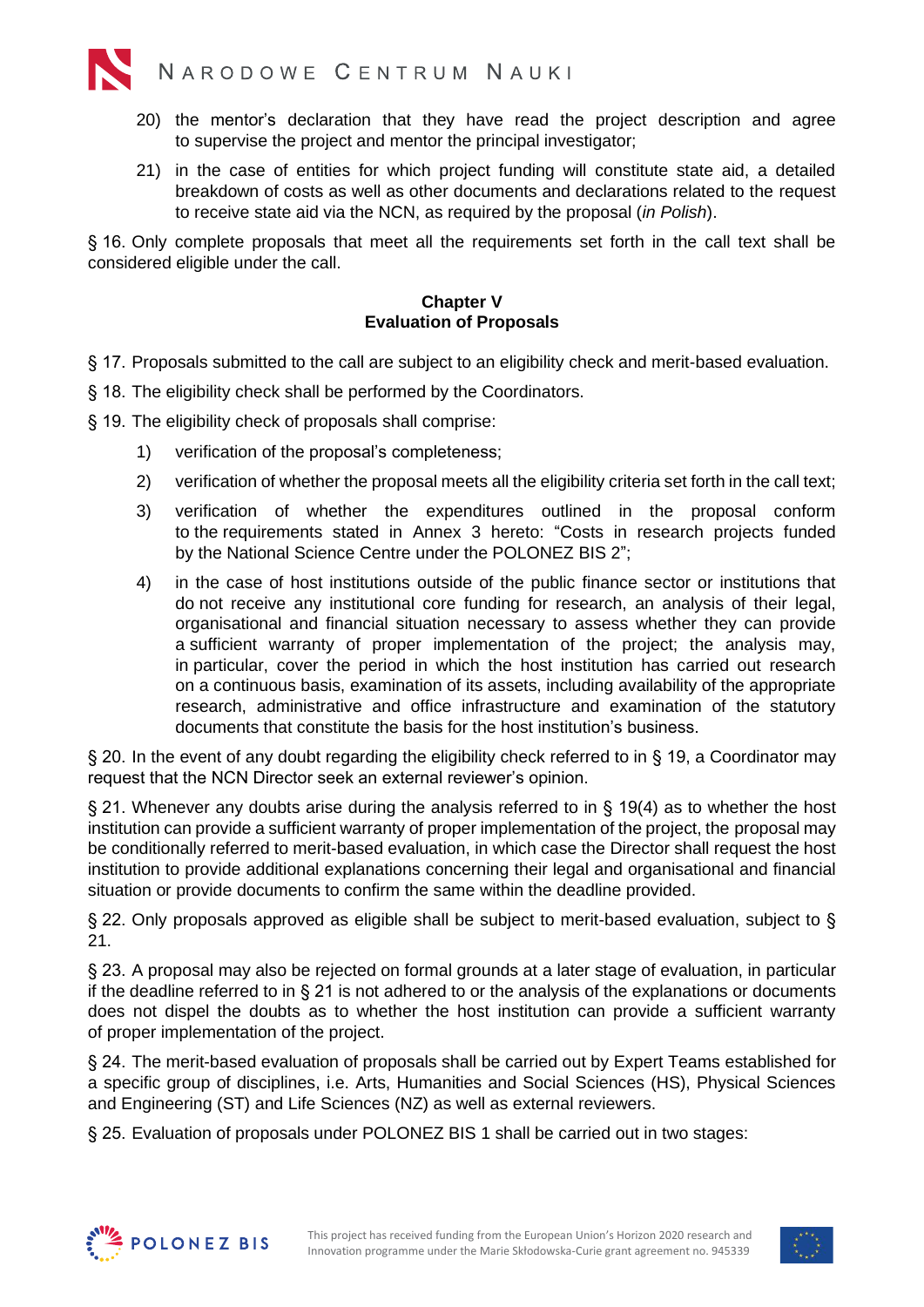

# 1) **Stage I**:

- individual reviews are drafted by two members of the Expert Team. In the case of a proposal which is assigned to an auxiliary NCN Review Panel specifying disciplines covered by NCN review panels other than the one to which the proposal was submitted, the chair of the Expert Team may decide to seek a second opinion from a member of another Expert Team;
- − consensus s reached by the Expert Team on the final score assigned to each proposal, taking into account the individual reviews;
- − the list of proposals recommended for the second stage of evaluation is agreed upon;
- − final justifications are drafted for proposals not retained for the second evaluation stage.

During stage I, the evaluation is based on the data provided in the proposal and annexes thereto, with the exception of the detailed project description.

#### 2) **Stage II:**

- − individual reviews are made by at least two external reviewers based on the data provided in the proposal and annexes thereto, with the exception of the short project description;
- individual reviews of the ethics issues are drafted by at least two ethical experts for all proposals in which the applicant flagged at least one issue in the Ethics Issues section and for proposals in which, in the opinion of the Expert Team in stage I, ethics issues in research have not been appropriately addressed;
- − an interview is conducted with the principal investigator by members of the Expert Team. The principal investigator may read the reviewers' opinions 14 days in advance of the interview date;
- − consensus is reached by the Expert Team on the final score assigned to each proposal, taking into account the individual external reviews, reviews of the ethics issues and the results of the interview;
- − the ranking list of proposals recommended for funding is agreed upon;
- − final justifications are drafted for all proposals evaluated in stage II.

§ 26. In the evaluation of proposals, the following criteria shall be reviewed in particular:

- 1) compliance with the criterion of basic research laid down in Article 2 (1) of the NCN Act;
- 2) quality of research and innovative nature of research or tasks to be carried out;
- 3) research achievements of the principal investigator, including publications in renowned academic press/journals;
- 4) evaluation of other projects carried out by the principal investigator and funded by the NCN or from other sources;
- 5) research achievements of the mentor, including publications in renowned academic press/journals and mentoring experience;
- 6) potential impact of the research project on the research field(s) indicated in the proposal;
- 7) potential impact of the project on the career development of the principal investigator;
- 8) dissemination of the project results;
- 9) appropriateness of the host institution selected by the principal investigator;



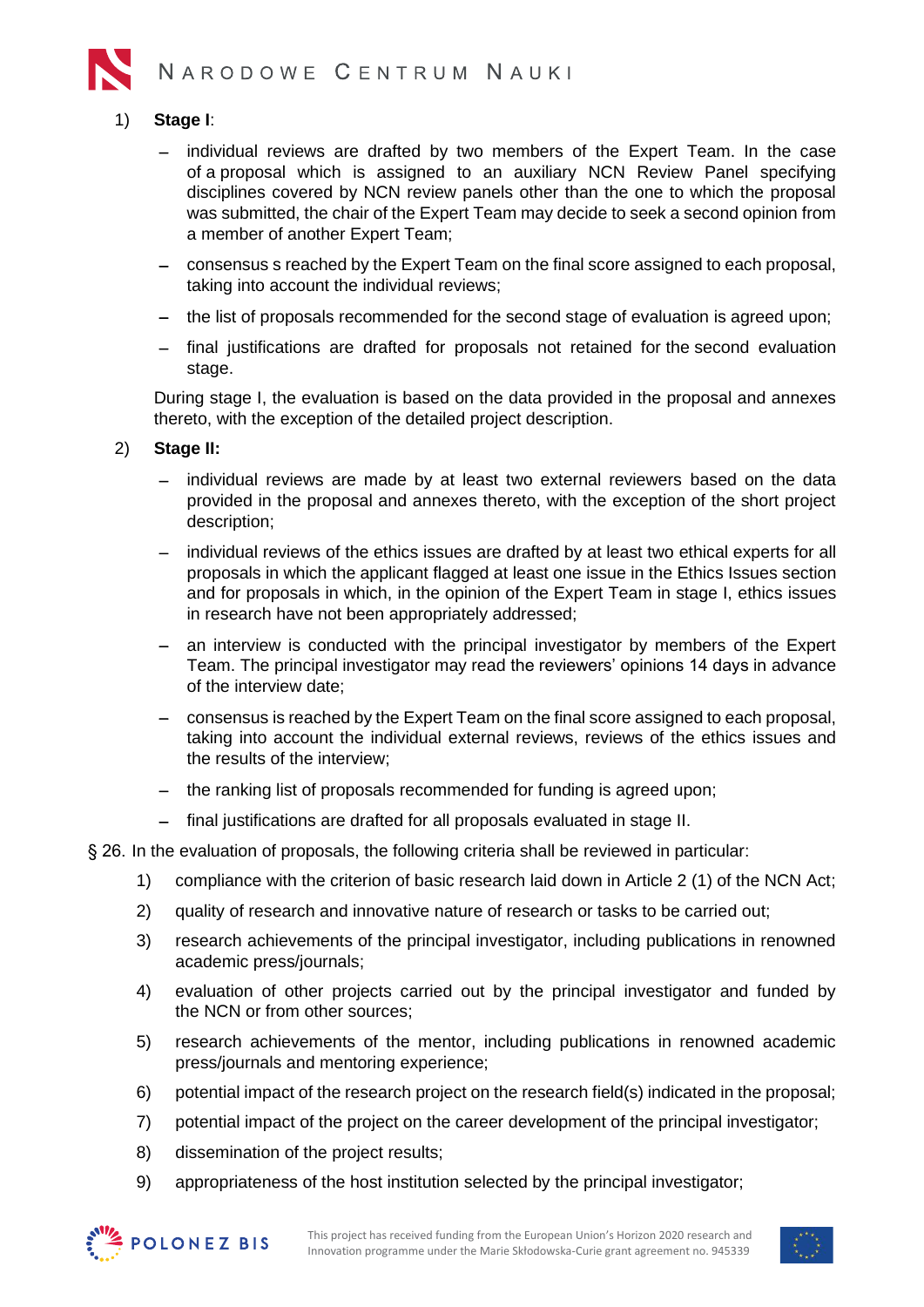

- 10) justification of the costs as regards the subject and scope of research; and
- 11) diligence in the preparation of the proposal and compliance with other requirements of the call text.
- § 27. The following principles shall apply to the evaluation of proposals by the Expert Team:
	- 1) the project budget may not be modified;
	- 2) the percentage contribution of specific criteria in the individual assessment of proposals and the nature of the assessments are specified in **Annex 4** hereto;
	- 3) each proposal is allotted a score;
	- 4) additional information received during an interview referred to in [§ 25\(](#page-7-2)2) may impact the final score assigned by the experts to particular criteria making up 100% of proposal evaluation value pursuant to **Annex 4** hereto;
	- 5) the decision of the Expert Team on the final score of a given proposal is based on an analysis thereof and a discussion on the legitimacy of funding the proposal against other proposals reviewed in the call;
	- 6) a proposal with a "zero" score or "no" decision agreed by the Expert Team in any reviewed criterion, except for the data management criteria, is awarded "0" points and cannot be recommended for funding;
	- 7) proposals deemed incompliant with any requirements of the call text by the Expert Team are awarded "0" points and cannot be recommended for funding.

<span id="page-9-3"></span>§ 28. The Expert Team may recommend for funding proposals awarded at least 70 percentage points out of the total number of 100 points, subject to [§ 29.](#page-9-0)

<span id="page-9-0"></span>§ 29. The Expert Team recommends for funding those proposals whose aggregated cost requested from the NCN does not exceed the funds set by the NCN Council for research projects under specific groups of disciplines.

<span id="page-9-4"></span>§ 30. If any proposals on the ranking list have been awarded the same score, their position on the ranking list will depend on the degree to which they take an interdisciplinary approach to research, whereby projects with a more interdisciplinary approach shall enjoy priority. The degree to which proposals are interdisciplinary shall be evaluated by the Expert Team.

<span id="page-9-1"></span>§ 31. The Expert Team may conditionally recommend for funding one proposal, which only partly falls within the amount of funds available within specific groups of disciplines.

§ 32. The funding decision with regard to proposals referred to in [§ 31](#page-9-1) shall be taken by the NCN Director, after considering the percent ratio of oversubscription of the POLONEZ BIS 2 budget in the specific groups of disciplines.

<span id="page-9-2"></span>§ 33. Proposals that meet the criteria referred to in §28 but fall outside the limit of resources allocated by the Council for research projects within specific groups of disciplines may be conditionally recommended for funding from a waiting list.

§ 34. The NCN Director may recommend for funding proposals referred to in [§ 33,](#page-9-2) if the principal investigators decide not to sign the funding agreement for the research projects referred to in [§ 28](#page-9-3) and [§ 31.](#page-9-1) Proposals conditionally recommended for funding shall be funded according to their order on the waiting list. [§ 30](#page-9-4) shall also apply to proposals conditionally recommended for funding.

§ 35. The value of a proposal recommended for funding from the waiting list may exceed the value of the proposal whose principal investigator did not sign the funding agreement, in so far as the total allocation for the POLONEZ BIS 2 call is not exceeded.



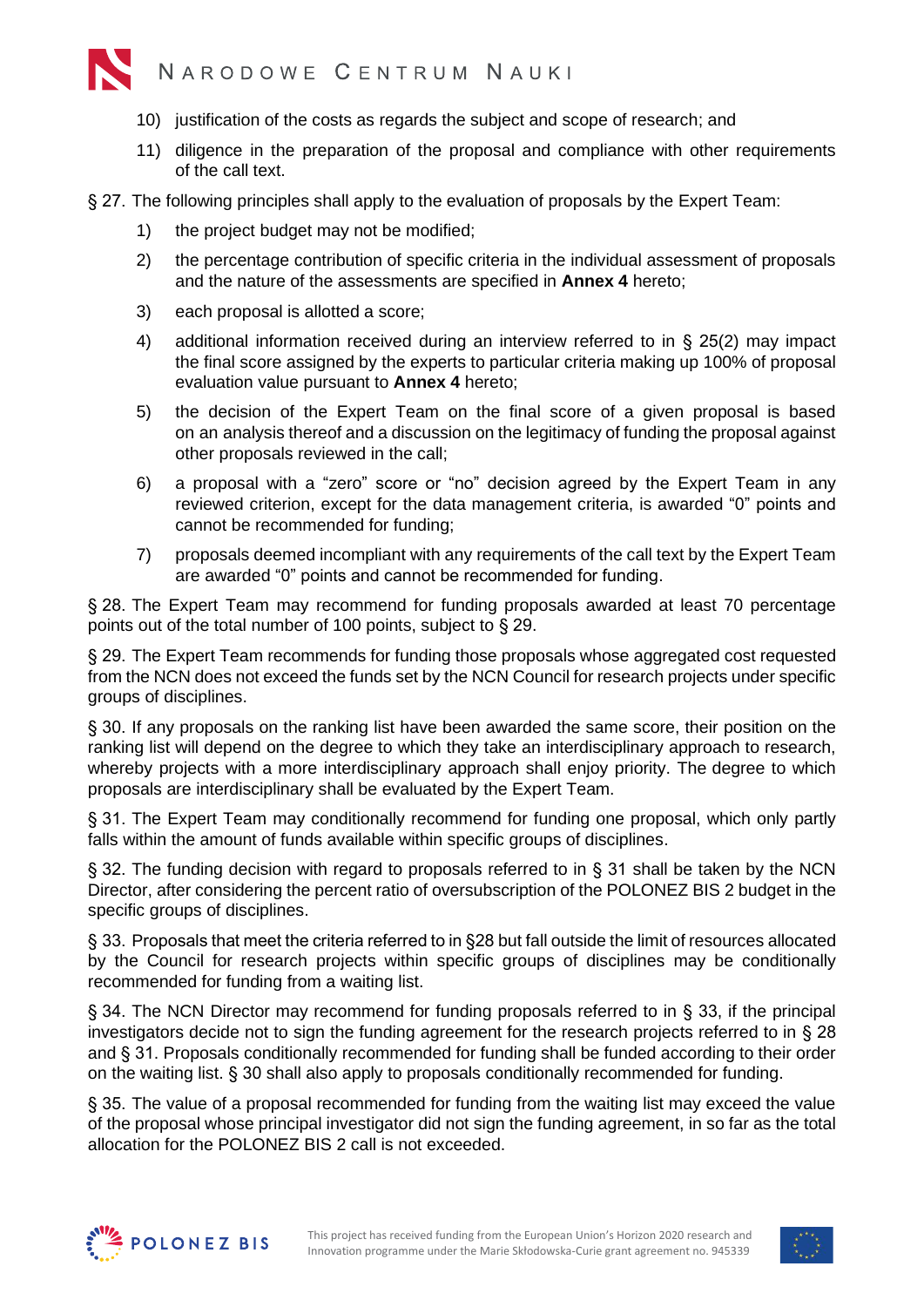#### **Chapter VI Selection of expert team Members**

§ 36. Pursuant to Article 18 (7) of the NCN Act, the Council shall select members of the Expert Team responsible for evaluating proposals submitted to POLONEZ BIS 2. In the selection process, the Council shall follow the following principles:

- 1) candidates shall be selected from among outstanding Polish and foreign researchers, holding a minimum of a PhD degree, including former principal investigators of NCN calls, considering their research achievements and experience in assessment of research projects in Poland and abroad and experience in performance of research projects funded under calls in Poland and abroad;
- 2) an important element of the assessment covers information available from bibliometric sources for tracking researchers' achievements, subject to the specific nature of respective research domains and information from available lists of recipients of funds granted in the calls for research projects conducted in Poland and abroad.

§ 37. The detailed criteria and procedure for selecting the Expert Teams shall be set forth by the Council in the following document: "Expert teams of the National Science Centre – Establishing and Appointing".

# **Chapter VII Funding Decision**

§ 38. The call shall be concluded and the results shall be published within 6 months of the proposal submission deadline.

§ 39. The call results shall be announced by way of a decision of the NCN Director.

§ 40. In the event of a breach of the call procedure or other formal infringements related to actions performed by the NCN, the applicant may lodge an appeal against the decision of the NCN Director with the Committee of Appeals of the NCN Council within 14 days of the date the decision is served.

§ 41. The Committee of Appeals of the NCN Council shall decide on the appeal within 3 months of the date on which the appeal was lodged.

§ 42. If the NCN Director's decision to reject funding is cancelled by the Committee of Appeals of the NCN Council and the proposal is forwarded for reassessment, the following principles shall apply:

- 1) this Resolution shall apply to proposal reassessments which must be completed within 5 months of the date the decision by the Committee of Appeals of the NCN Council to cancel the NCN Director's decision becomes final;
- 2) the assessment of a proposal may not be made by the experts and Coordinators who were involved in the previous assessment that ended with a decision of the NCN Director which was subsequently cancelled by the Committee of Appeals of the NCN Council;
- 3) as a result of reassessment, the Expert Team shall issue an opinion on the legitimacy of funding the proposal assessed, subject to the level of proposals reviewed earlier in the call;
- 4) if the Expert Team issues a positive opinion, the Director shall approve it and issue a funding decision; and
- 5) the decision referred to in point 4) shall have no legal or financial consequences for the other applicants whose proposals have been recommended for funding in the call even if the funds available for the call have already been used up.